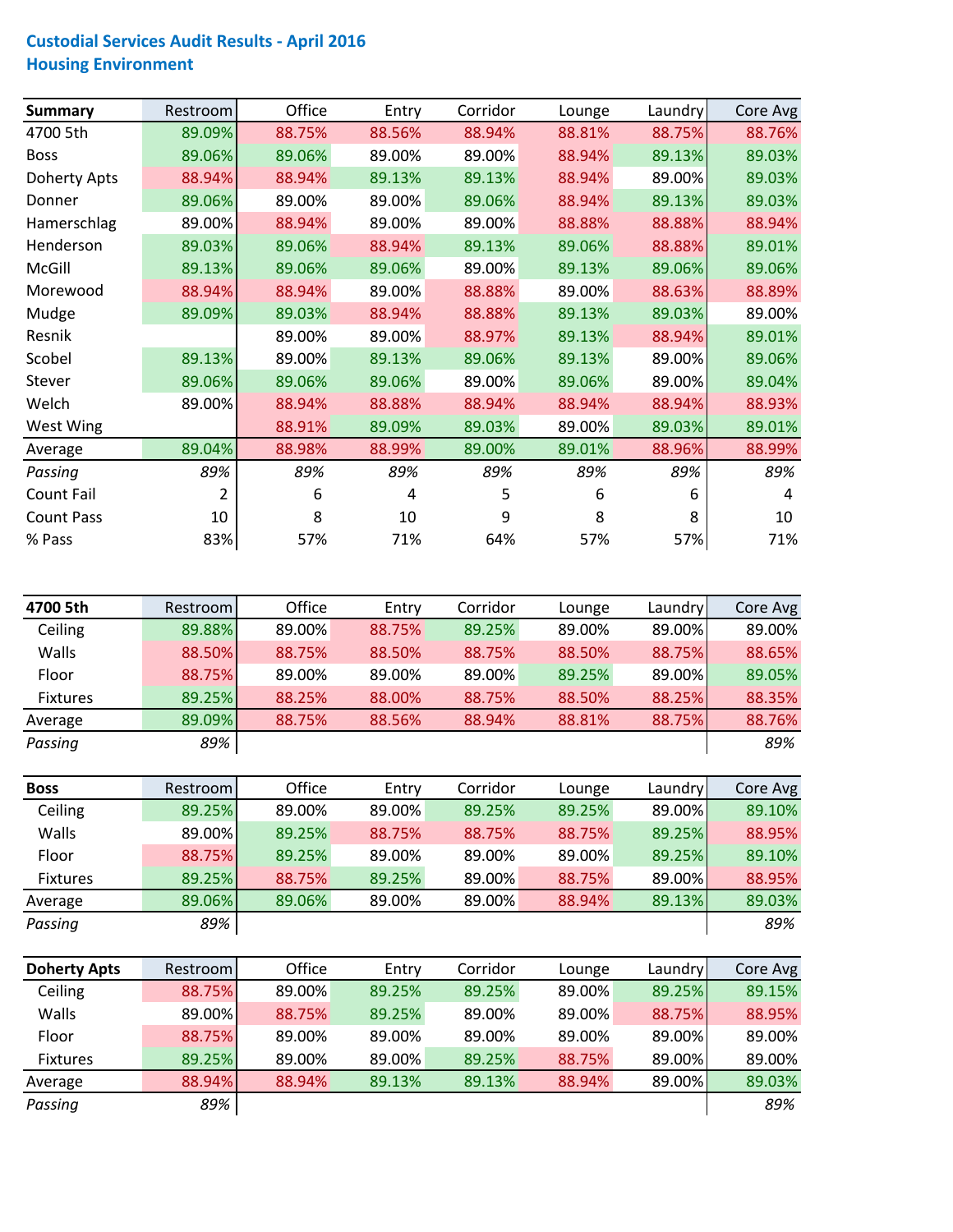| <b>Donner</b>   | Restroom | Office | Entry  | Corridor | Lounge | Laundry | Core Avg      |
|-----------------|----------|--------|--------|----------|--------|---------|---------------|
| Ceiling         | 89.25%   | 89.00% | 89.25% | 89.25%   | 89.00% | 89.25%  | 89.15%        |
| Walls           | 88.75%   | 88.75% | 88.75% | 89.00%   | 88.75% | 89.25%  | 88.90%        |
| Floor           | 89.00%   | 89.00% | 89.00% | 89.00%   | 89.00% | 88.75%  | 88.95%        |
| <b>Fixtures</b> | 89.25%   | 89.25% | 89.00% | 89.00%   | 89.00% | 89.25%  | 89.10%        |
| Average         | 89.06%   | 89.00% | 89.00% | 89.06%   | 88.94% | 89.13%  | 89.03%        |
| Passing         | 89%      |        |        |          |        |         | 89%           |
|                 |          |        |        |          |        |         |               |
| Hamerschlag     | Restroom | Office | Entry  | Corridor | Lounge | Laundry | Core Avg      |
| Ceiling         | 89.00%   | 89.25% | 89.25% | 89.00%   | 88.75% | 89.00%  | 89.05%        |
| Walls           | 88.75%   | 88.75% | 88.75% | 89.00%   | 89.00% | 88.75%  | 88.85%        |
| Floor           | 89.00%   | 88.75% | 89.00% | 89.00%   | 88.75% | 88.75%  | 88.85%        |
| <b>Fixtures</b> | 89.25%   | 89.00% | 89.00% | 89.00%   | 89.00% | 89.00%  | 89.00%        |
| Average         | 89.00%   | 88.94% | 89.00% | 89.00%   | 88.88% | 88.88%  | 88.94%        |
| Passing         | 89%      |        |        |          |        |         | 89%           |
|                 |          |        |        |          |        |         |               |
| Henderson       | Restroom | Office | Entry  | Corridor | Lounge | Laundry | Core Avg      |
| Ceiling         | 89.38%   | 89.25% | 89.25% | 89.25%   | 89.25% | 89.00%  | 89.20%        |
| Walls           | 88.75%   | 88.75% | 88.75% | 89.13%   | 89.00% | 88.75%  | 88.88%        |
| Floor           | 88.75%   | 89.00% | 88.75% | 88.75%   | 89.25% | 88.75%  | 88.90%        |
| <b>Fixtures</b> | 89.25%   | 89.25% | 89.00% | 89.38%   | 88.75% | 89.00%  | 89.08%        |
| Average         | 89.03%   | 89.06% | 88.94% | 89.13%   | 89.06% | 88.88%  | 89.01%        |
| Passing         | 89%      |        |        |          |        |         | 89%           |
|                 |          |        |        |          |        |         |               |
| <b>McGill</b>   | Restroom | Office | Entry  | Corridor | Lounge | Laundry | Core Avg      |
| Ceiling         | 89.25%   | 89.25% | 89.25% | 89.25%   | 89.00% | 89.25%  | 89.20%        |
| Walls           | 88.75%   | 88.75% | 89.25% | 89.00%   | 89.25% | 88.75%  | 89.00%        |
| Floor           | 89.00%   | 89.00% | 88.75% | 88.75%   | 89.00% | 89.25%  | 88.95%        |
| Fixtures        | 89.50%   | 89.25% | 89.00% | 89.00%   | 89.25% | 89.00%  | 89.10%        |
|                 | 89.13%   |        | 89.06% | 89.00%   |        |         |               |
| Average         |          | 89.06% |        |          | 89.13% | 89.06%  | 89.06%<br>89% |
| Passing         | 89%      |        |        |          |        |         |               |
| Morewood        | Restroom | Office | Entry  | Corridor | Lounge | Laundry | Core Avg      |
| Ceiling         | 89.00%   | 89.00% | 89.00% | 89.00%   | 89.25% | 89.00%  | 89.05%        |
| Walls           | 88.75%   | 89.00% | 88.75% | 88.75%   | 88.75% | 88.75%  | 88.80%        |
| Floor           | 89.00%   |        |        |          |        | 87.50%  |               |
|                 |          | 88.75% | 89.00% | 88.75%   | 88.75% |         | 88.55%        |
| <b>Fixtures</b> | 89.00%   | 89.00% | 89.25% | 89.00%   | 89.25% | 89.25%  | 89.15%        |
| Average         | 88.94%   | 88.94% | 89.00% | 88.88%   | 89.00% | 88.63%  | 88.89%        |
| Passing         | 89%      |        |        |          |        |         | 89%           |
|                 |          |        |        |          |        |         |               |
| <b>Mudge</b>    | Restroom | Office | Entry  | Corridor | Lounge | Laundry | Core Avg      |
| Ceiling         | 89.25%   | 89.25% | 89.25% | 89.00%   | 89.50% | 89.25%  | 89.25%        |
| Walls           | 88.75%   | 89.13% | 88.75% | 88.75%   | 89.00% | 88.75%  | 88.88%        |
| Floor           | 89.00%   | 89.00% | 89.00% | 88.75%   | 88.75% | 89.00%  | 88.90%        |
| <b>Fixtures</b> | 89.38%   | 88.75% | 88.75% | 89.00%   | 89.25% | 89.13%  | 88.98%        |
| Average         | 89.09%   | 89.03% | 88.94% | 88.88%   | 89.13% | 89.03%  | 89.00%        |
| Passing         | 89%      |        |        |          |        |         | 89%           |
|                 |          |        |        |          |        |         |               |